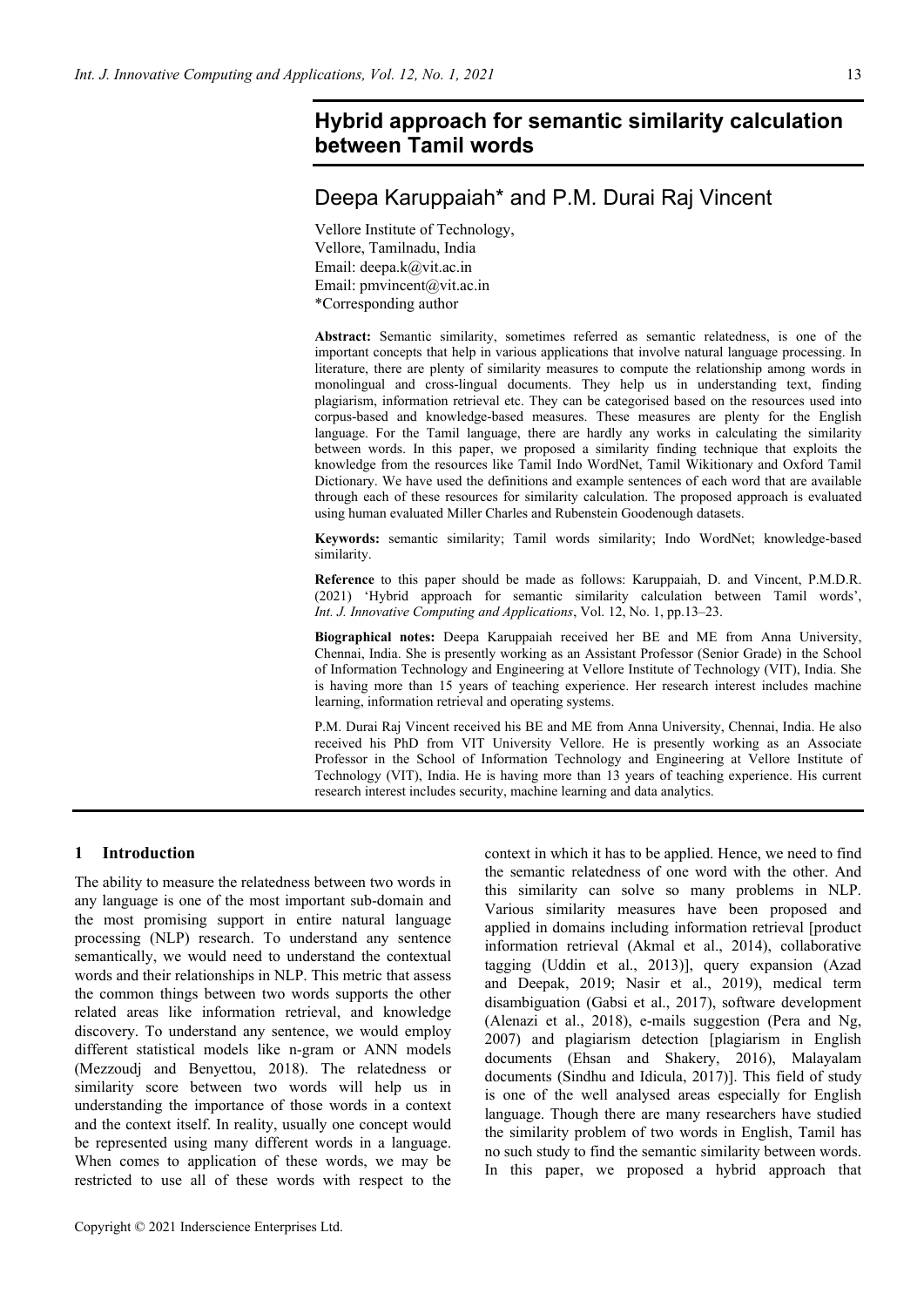deploys various Tamil dictionaries and Indo WordNet (Bhattacharyya, 2010) Tamil to calculate the similarity score between two Tamil words.

Based on the sources used to compute the similarity, the similarity measures can be categorised into several different groups. Similarity measures can be broadly categorised into corpus-based and knowledge-based (Zhu and Iglesias, 2018). Corpus-based approaches use various collections of text as source whereas knowledge-based approaches incorporate ontologies like WordNet. How various resources are used for measuring the similarity is also used as the major component to categorise various measures (Altinel and Ganiz, 2018). Here, the similarity measures were grouped based on the knowledge bases, algorithms used in large text collections, machine learning, string matching techniques, and language syntaxes. Based on the ideas that have been used for measuring similarity between words using WordNet as knowledge source, the methods are categorised into one of the four measures viz path-based, information content-based, feature-based and hybrid measures (Qu et al., 2018).

Rest of the paper is organised as follows; Section 2 discusses about the background and importance of semantic similarity measure in various NLP applications that exploit corpus-based or knowledge-based measures. Section 3 introduces and explains the proposed approach in detail followed by experimental evaluations in Section 4. Section 5 concludes this work.

NLP, artificial intelligence, information retrieval, sentiment analysis and more. They help us in quantifying the relationship between texts which in turn help us in applications including searching the documents, understanding the language, disambiguating words, identifying named entities and more. These measures make use of existing resources including domain dependent and domain independent text collections, dictionary sources, ontologies, web documents, etc., based on their applications. The research on semantic similarity is one of the well studied problem for English language. For other languages like, Arabic, Chinese, European languages and Indian languages the problem is yet to be studied well. The availability of language dependent well organised text collections, dictionary sources or ontologies for these languages is very limited. This is one of the reasons why the research on these languages is still open.

WordNet for English is a lexical database that arranged and stored English words under various language elements that helps the research in language processing. The contribution of WordNet in language research is a huge success. Hence, researchers have started building such ontology for multiple different languages in the world. Most of them have built language dependent ontology using links to English WordNet. For example, Arabic WordNet (Black et al., 2006), FinnWordNet (Lindén and Carlson, 2010), and WOLF (Sagot and Fišer, 2008) are some of the lexical databases built from Princeton WordNet. Indo WordNet (Bhattacharyya, 2010) is a lexical database of several Indian languages. Indo WordNet is constructed for different languages by building Hindi as a central linking language to Princeton WordNet.

# **2 Background**

Semantic similarity is one of the much needed measurements in various interrelated domains like

**Table 1** Literature on corpus-based, knowledge-based and hybrid semantic similarity measures

|                                                                           |                 | Details of resources        |                                      |                                          |  |
|---------------------------------------------------------------------------|-----------------|-----------------------------|--------------------------------------|------------------------------------------|--|
| Method                                                                    | Language        | Type                        | Source                               | Technique                                |  |
| Lesk (1986)                                                               | English         | Knowledge-based             | WordNet                              | Any word<br>overlapping                  |  |
| Adapted Lesk (Banerjee and Pedersen, 2002)                                | English         | Knowledge-based             | WordNet                              | Gloss overlapping                        |  |
| WSD in Arabic (Alkhatlan et al., 2018)                                    | Arabic          | Corpus-based                | Arabic news, Arabic<br>WordNet (AWN) | Word embedding                           |  |
| Hindi WSD (Singh et al., 2013)                                            | Hindi           | Knowledge-based             | Hindi WordNet                        | Path length between<br>noun concepts     |  |
| WSD in cross-lingual IR (Thenmozhi and<br>Aravindan, 2018)                | Tamil – English | Knowledge-based             | WordNet                              | Word overlapping                         |  |
| Textual similarity in Bengali text (Shahjalal<br>and Aono, $2018$ )       | Bengali         | Corpus-based                | Bengali Wikipedia                    | Word embedding                           |  |
| Three stage framework for Chinese word<br>similarity (Huang et al., 2018) | Chinese         | Corpus<br>+ knowledge-based | Web documents,<br>Chinese WordNet    | Word embedding,<br>path length           |  |
| Plagiarism detection in Malayalam language<br>(Sindhu and Idicula, 2017)  | Malayalam       | Corpus-based                | Web documents,<br>vector space model | Jaccard, dice and<br>cosine similarity   |  |
| Context-based Arabic WSD (Bekkali and<br>Lachkar, 2018)                   | Arabic          | Corpus-based                | Web documents.<br><b>BableNet</b>    | Web-RST similarity<br>measure (proposed) |  |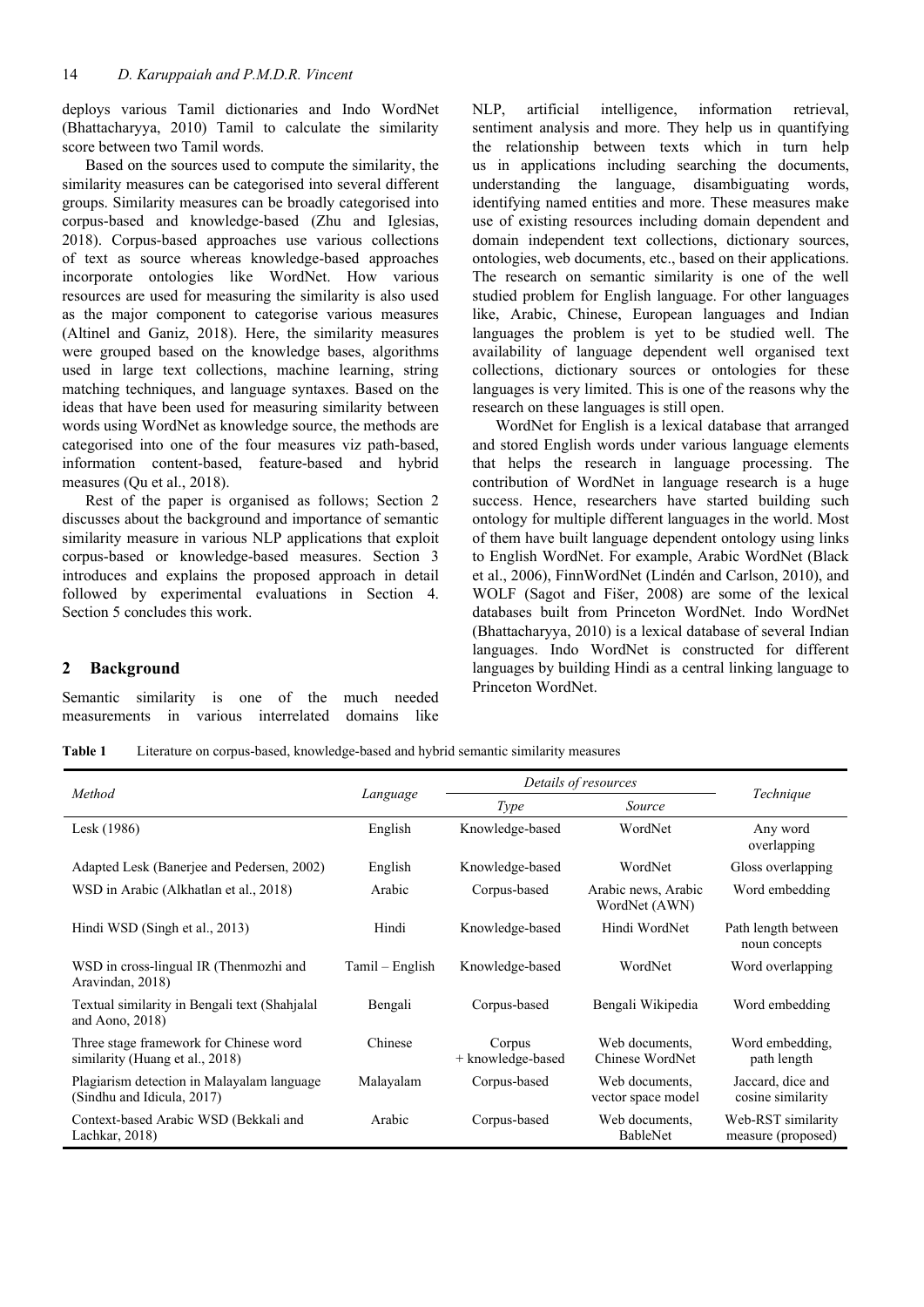With respect to the NLP and related domains, the existing similarity measuring approaches can be broadly categorised based on the type of data sources used for the calculation. They can be either corpus based, or knowledge based or hybrid of these two (Zhu and Iglesias, 2018). Table 1 shows various semantic similarity finding works that use either of corpus-based, knowledge-based or hybrid approaches on different languages.

#### *2.1 Semantic similarity: corpus-based measures*

The primary objective of corpus-based measures is to understand the associations between words and its contexts to measure the similarity. These measures exploit the information collected from large text collections to measure the similarity between two entities. The words extracted from the large text corpora and its frequency goes into a vector space to identify the hidden relationship between documents and the cosine angle between two vectors are used to measure the similarity in a corpus-based similarity approach called latent semantic analysis (LSA) (Landauer and Dumais, 1997). Word2Vec (Mikolov et al., 2013) is another similarity approach that constructs documents into vector space for similarity calculation. This approach implements the idea called word embedding. This idea became successful and being used for language processing widely. As it involves the statistics about the corpus or data collection to find the relationship within the text, it can be applied on any applications without the language barrier. Word embedding can be obtained using the definitions of each sense of words from Arabic WordNet and the Arabic words are disambiguated (Alkhatlan et al., 2018). Word embedding is used for finding similarity between Bengali text using Bengali Wikipedia as the data corpus (Shahjalal and Aono, 2018). A research on application of word embedding on Tamil language using content-based model proved performing well (Ajay et al., 2016).

#### *2.2 Semantic similarity: knowledge-based measures*

Knowledge-based measures use ontology to measure the similarity. If two words are placed near in ontology, then there is a possibility that these two words are similar. Usually, these types of similarity measures use the hierarchical knowledge and the textual content available through ontology to calculate the similarity values. WordNet (Miller, 1995) is one such ontology with rich contents to define a word in all possible ways. It links words hierarchically with other words under all appropriate part of speeches and various senses. That knowledge helps various researchers to use WordNet. As it is a source of hierarchical relations and textual information, various researches on similarity measurement exploits either of the contents. LCH (Leacock and Chodorow, 1998), WUP (Wu and Palmer, 1994), and HSO (Hirst and St-Onge, 1998) are few of the similarity measures that used the taxonomical knowledge of WordNet. Lesk (1986), and gloss vector (Patwardhan and Pedersen, 2006) uses the textual knowledge of WordNet in measuring the similarity. Extended Lesk (Banerjee and

Pedersen, 2002) measure uses both the taxonomical and textual knowledge of WordNet. The taxonomical features of Hindi WordNet are used to find semantic relatedness between Hindi words in a proposal for Hindi sense disambiguation (Singh et al., 2013). Gloss overlapping between word definitions is also used for Hindi word sense disambiguation (Gautam and Sharma, 2016).

#### **3 Architecture**

Figure 1 shows the architecture of the proposed approach for calculating semantic similarity between Tamil words. This hybrid approach incorporates various dictionaries and the descriptions of words as extracted from these sources for finding the similarity.

#### *3.1 Gloss definitions extraction*

First, the gloss definitions and example sentences (if any) for the input words are extracted from the dictionary sources Indo Tamil WordNet (Kanojia et al., 2018), Oxford Tamil Dictionary, and Tamil Wikitionary. We have identified through our study that these are few of the reliable resources that defines Tamil words near to what WordNet does for English. Indo WordNet (Bhattacharyya, 2010) is a lexical knowledge source of Indian languages. It is like WordNet and EuroWordNet for English and European languages respectively. We used Indo WordNet for Tamil language. It consists of more than 25,000 synsets under various parts of speeches including noun, and verb along with gloss definitions and examples for each word. Like English WordNet, here too the words are arranged and linked with other related words through the relations like hypernyms, and hyponyms. This structure helps us in finding the relations of a word with other words and how close they are. The next resource, Oxford Tamil Dictionary is rich in defining Tamil words. It is being updated often after thorough study by experts in Tamil language. Wikitionary is another resource which is being used widely in NLP related tasks by researchers. It acts like a multilingual dictionary and provides Tamil meanings and definitions for various words under the project Tamil Wikitionary. We have used all the three resources to collect the gloss definitions and examples for the input words. The reason for using all these three resources is that each of these resources may define a word differently from the other and also we may get more example sentences that would give a concrete idea about understanding a word and its usage. The Oxford Tamil Dictionary and Indo WordNet Tamil both share mostly the common definitions.

We collect the gloss definitions and the example sentences from the above said resources. In reality, we have observed the following properties about the description of words by these resources:

a word may be defined using distinctive sentences that may have similar or different terms in each of these resources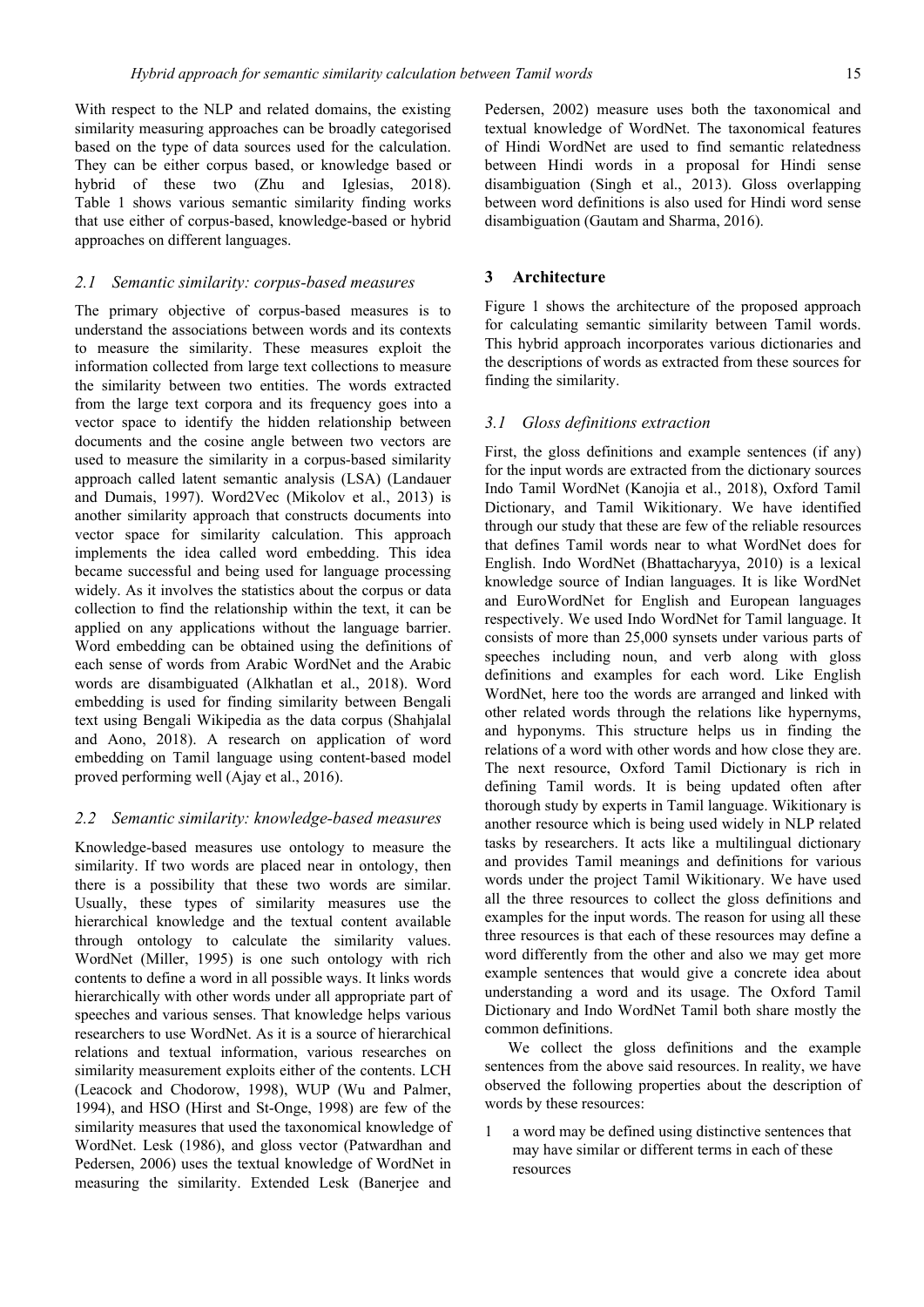- 2 not necessarily all of these resources have provided enough example sentences
- 3 each may have defined one or more senses of a given word
- 4 few of these resources may provide synonyms for the input words.

As we collect glosses from various resources, first it is mandatory to cleanse the definitions and identify the possible number of senses for each input word. To identify the possible senses of input word from various resources, we need to find the similarity between gloss definitions. This is achieved in this work using word overlapping. For that purpose, we have used Tamil Shallow Parser (http://ltrc.iiit.ac.in/analyzer/tamil/) for extracting the root words of noun and verb senses only from the gloss definitions in step 2 through step 4. As next problem, we found that some of the definitions are too short and may be ambiguous. Some of them have only synonyms and no definitions. For such words, we need to search further for getting some supportive definitions. We use the following steps to achieve the above said things for each input word:

- Step 1 *Extract glosses from dictionary sources* in this step, the direct glosses of input words and example sentences (if any) are extracted from dictionary sources directly. The extracted definitions and examples are stored separately for later use. Table 2 explains an example gloss extraction for the word 'இரத்தினம் (Irattinam)'. It shows the available senses for the input word, its gloss definitions for each such sense, and example sentences (if any) from different resources. For our example input word 'இரக்கினம் (Irattinam)', all the three resources define only one noun sense. It is possible for each of these dictionary resources to define a word under various different senses. For example, the word 'பழம் (Palam)' is defined under only one noun sense in Indo Tamil WordNet, whereas it is defined under two noun senses in Oxford Tamil Dictionary and Tamil Wikitionary.
- Step 2 *Identify senses for input word* this step identifies different possible definitions of an input word from

the dictionary sources and unifies them under appropriate senses based on the words present in the definitions. This is achieved by finding the word overlapping between definitions of each sense of different dictionary sources. If more than 50% of the words of a definition of one resource is used by the other resource, then both definitions are considered under same sense. For example, in Table 1, both Indo WordNet Tamil and Oxford Tamil Dictionary have shared most of the words in their definitions to define one sense. Hence, they both considered as the definitions of one particular sense. One interesting property between Indo WordNet Tamil and Oxford Dictionary is that they both share similar definitions than that of Tamil Wikitionary. In this step, the definitions with less than two keywords are not included for finding the word overlapping exercise. Hence, for time being the word with short definitions are considered under a separate sense. So far, we have identified and unified definitions under two senses as shown in the Table 3.

- Step 3 *Identify the short gloss definitions* the gloss definitions with less than two context keywords are considered as short definitions. This simple thumb rule is used to make a decision on short glosses. For example, in Table 2, the definition for 'இரக்கினம் (Irattinam)' by Tamil Wikitionary is a single word 'மணி (Maṇi)'. This may not help in defining the input word much clear.
- Step 4 *Identify, extract and filter the supportive definitions to choose right sense –* the short glosses would not help in targeting the right sense for the word defined. Hence, we search for the context word in the same resource further. For example, we search 'மணி (Maṇi)' in Tamil Wikitionary to get a concrete definition that would possibly support the previous definition. While we search for the word 'மணி (Maṇi)' in Tamil Wikitionary, we get the following definitions as given in Table 4.

| Source                     | Sense  | Gloss definitions                                                                                                                                                                                | Example sentences                                                               |
|----------------------------|--------|--------------------------------------------------------------------------------------------------------------------------------------------------------------------------------------------------|---------------------------------------------------------------------------------|
| Indo WordNet<br>Tamil      | Noun 1 | அணிகலன்களில் அழகுக்காகப் பதிக்கும் மரகதம்,<br>பவளம் போன்ற விலையுயர்ந்த இயற்கைப்<br><b>©⊔п</b> (ҧѳт (Anikalankaļil alakukkākap patikkum marakatam,<br>pavaļam poņra vilaiyuyarnta iyarkaip poruļ) | சீமா இரத்தினமாலை<br>அணிந்திருக்கிறாள்<br>(Cīmā irattinamālai<br>anintirukkirāl) |
| Oxford Tamil<br>Dictionary | Noun 1 | அணிகலன்களில் அழகுக்காகப் பதிக்கும் மரகதம்,<br>பவளம் போன்ற விலையுயர்ந்த ஒரு வகைக் கல்<br>(Anikalankalil alakukkākap patikkum marakatam, pavaļam pōnra<br>vilaiyuyarnta oru vakaik kal)            | No example                                                                      |

Tamil Wikitionary Noun 1 மணி (Maṇi) பணி (Maṇi) No example

**Table 2** Gloss definitions and example sentences for various sense of input word 'இரக்கினம் (Irattinam)'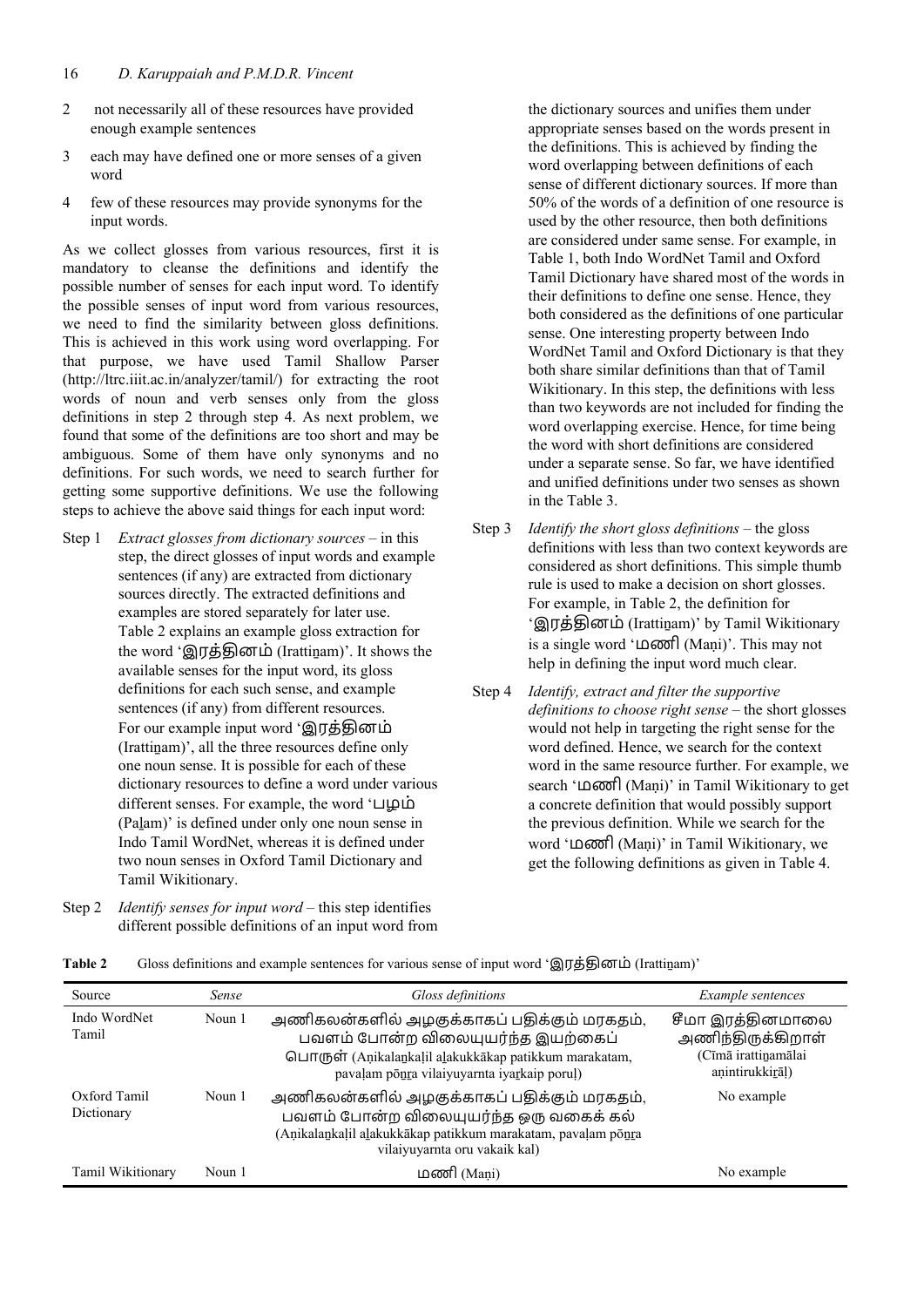



Now, we got five senses of the context word 'மணி (Maṇi)'. All these senses may or may not be related to the input word 'இரத்தினம் (Irattinam)' either directly or indirectly. Hence, to find the association we find the word overlapping between each sense of context word with the finalised sense of input word. One important thing is that the context word helps in defining the input word but not equal to the input word. Hence, we check for a match of keywords of context word definitions with each of the finalised sense of input word definitions. If any one word matches with the definitions of finalised word, then we conclude that that particular sense of the context word is used as the supporting definition for the short definitions. In our example, it is found that the definition of sense noun 1 shares most words with that of noun 1 sense of input word 'இரத்தினம் (Irattinam)'. So, we conclude that noun 1 of 'மணி (Maṇi)' is the most relevant definition. This definition is concatenated with the short definition to produce a new definition. For our example, 'மணி (Maṇi)' is expanded as 'மணி ஒளி வீசும் வைரம் ேபான்ற கல் (Maṇi Oḷi vīcum vairam pōṉṟa kal)'. This was found as the most supporting definition using the overlapping with the finalised noun 1 sense of input word 'இரத்தினம் (Irattinam)', the new definition also unified under sense noun 1 of input word. That is, we conclude that the word 'இரத்தினம் (Irattinam)' has only one noun sense with three definitions as shown in Table 5.

**Table 3** Identified and unified senses of input word using different dictionary resources for 'இரத்தினம் (Irattinam)'

| Sense  | Gloss definitions                                                                                                                                                                                                                                                                                                                                                                                                                               | Example sentences                                                                  |
|--------|-------------------------------------------------------------------------------------------------------------------------------------------------------------------------------------------------------------------------------------------------------------------------------------------------------------------------------------------------------------------------------------------------------------------------------------------------|------------------------------------------------------------------------------------|
| Noun 1 | • அணிகலன்களில்<br>அழகுக்காகப்<br>பதிக்கும் மரகதம்,<br>பவளம் போன்ற<br>விலையுயர்ந்த<br>இயற்கைப் பொருள்<br>(Anikalankalil<br>alakukkākap patikkum<br>marakatam, pavaļam<br>ponra vilaiyuyarnta<br><i>iyarkaip</i> porul)<br>• அணிகலன்களில்<br>அழகுக்காகப்<br>பதிக்கும்) மரகதம்,<br>பவளம் போன்ற<br>விலையுயர்ந்த ஒரு<br>வகைக் கல்<br>(Anikalankalil<br>a <u>l</u> akukkākap patikkum<br>marakatam, pavaļam<br>põnra vilaiyuyarnta oru<br>vakaik kal) | சீமா<br>இரத்தினமாலை<br>அணிந்திருக்கிறாள்<br>(Cīmā irattinamālai<br>anintirukkirāl) |
|        | Noun $2 \bullet$ <b>Let not</b> (Mani)                                                                                                                                                                                                                                                                                                                                                                                                          | No example                                                                         |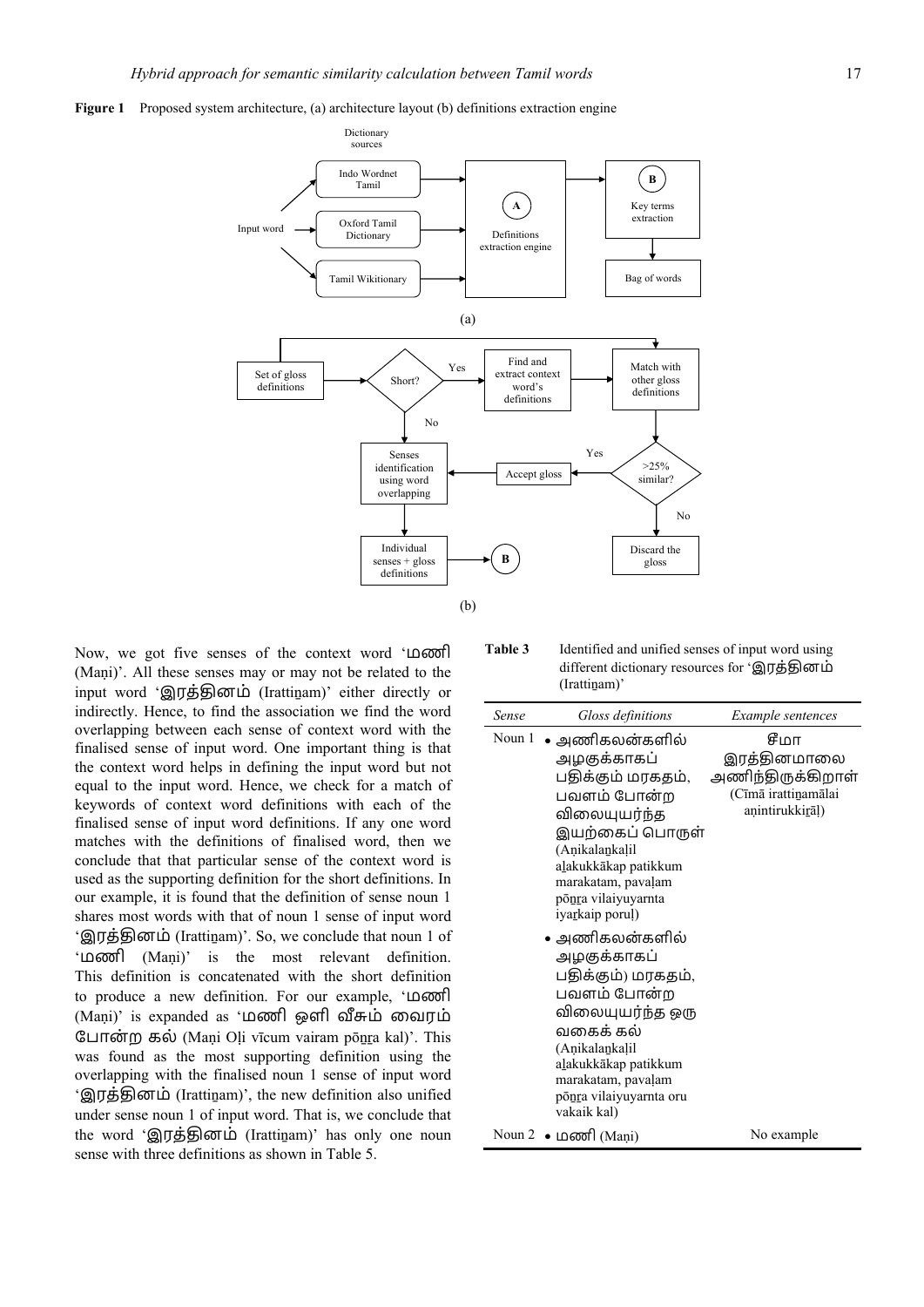| Sense    | Gloss definitions                                                                                                                                                                                                     | Example<br>sentences                                     |
|----------|-----------------------------------------------------------------------------------------------------------------------------------------------------------------------------------------------------------------------|----------------------------------------------------------|
| Noun 1   | ஒளி வீசும் வைரம் போன்ற<br>கல் (Oļi vīcum vairam ponra kal)                                                                                                                                                            | No example                                               |
| Noun $2$ | அழகு (A <u>l</u> aku)                                                                                                                                                                                                 | மணி<br>மணியாக<br>எழுதுதல்<br>(Maņi maņiyāka<br>elututal) |
| Noun 3   | பாசி (Pāci)                                                                                                                                                                                                           | No example                                               |
| Noun 4   | வெண்கலத்தால் செய்த,<br>நடுவில் நாவுடன் அமைந்து,<br>ஆட்டினால் ஒலி எழுப்பும்<br>கவிழ்ந்த கிண்ணம்<br>போன்ற கருவி (Venkalattāl<br>ceyta, natuvil nāvutan amaintu,<br>āttināl oli eluppum kavilnta kiņņam<br>põnra karuvi) | No example                                               |
| Noun 5   | 60 நிமிட கால<br>அளவு.காலத்தைக்குறிக்கும்<br>பெயர் (60 Nimiṭa kāla<br>aļavu.Kālattaikkurikkum peyar)                                                                                                                   | No example                                               |

**Table 4** Example definitions for the context word 'மணி (Mani)' using Tamil Wikitionary

**Table 5** Final set of sense and definitions for further action for the input word 'இரத்தினம் (Irattinam)'

| <b>Sense</b> | Gloss definitions                                                                                                                                                                            |
|--------------|----------------------------------------------------------------------------------------------------------------------------------------------------------------------------------------------|
| Noun 1       | • அணிகலன்களில் அழகுக்காகப்<br>பதிக்கும் மரகதம், பவளம் போன்ற<br>விலையுயர்ந்த இயற்கைப் பொருள்<br>(Anikalankalil alakukkākap patikkum marakatam,<br>pavaļam poņra vilaiyuyarnta iyarkaip poruļ) |
|              | • அணிகலன்களில் அழகுக்காகப்<br>பதிக்கும்) மரகதம், பவளம் போன்ற<br>விலையுயர்ந்த ஒரு வகைக் கல்<br>(Aņikalankaļil alakukkākap patikkum marakatam,<br>pavaļam poņra vilaiyuyarnta oru vakaik kal)  |
|              | • மணி ஒளி வீசும் வைரம் போன்ற கல்<br>(Mani Oli vīcum vairam pōnra kal)                                                                                                                        |

To find the most supporting definition of the context word through word overlapping, we have also included the example sentences of input word to find any match. Further, if no match is found after the application of the example sentences, we simply discard the short definition in question. Now what we have is the gloss definitions and example sentences for each identified sense of input word.

The algorithm *AlternateGlossForShortGloss* is used for identifying and extracting alternate gloss definitions that support short glosses.

| <b>Algorithm AlternateGlossForShortGloss</b>                  |  |  |  |
|---------------------------------------------------------------|--|--|--|
| <b>Input:</b> Definitions of short gloss keywords (SG), gloss |  |  |  |
| definitions from dictionary sources $(G)$                     |  |  |  |
| <b>Output:</b> Alternate gloss definitions (A)                |  |  |  |
|                                                               |  |  |  |

| 2:  | for each gloss $sg \in SG$ do                                   |
|-----|-----------------------------------------------------------------|
| 3:  | $K_{sg} \leftarrow K_{sg} \cup$ <i>Extract_Keywords</i> (sg)    |
| 4:  | end for                                                         |
| 5:  | for each gloss $g \in G$ do                                     |
| 6:  | $K_g \leftarrow K_g \cup Extract\; Kevwords(g)$                 |
| 7:  | end for                                                         |
| 8:  | for each gloss sg $\in$ SG do                                   |
| 9:  | for each gloss $g \in G$ do                                     |
| 10: | similarity $\leftarrow$ <b>Intersect</b> (K <sub>sg</sub> , Kg) |
|     | / $Union(K_{sg}, K_g)$                                          |
| 11: | if similarity $> 0.25$ then                                     |
| 12: | $A \leftarrow A \cup$ gloss sg                                  |
| 13: | else                                                            |
| 14: | discard gloss                                                   |
| 15: | end if                                                          |
| 16: | end for                                                         |
| 17: | end for                                                         |

The algorithm *SensesDeclaration* is for finding the relevancy of senses from one source dictionary source to the other to group gloss definitions into single sense.

# **Algorithm** *SensesDeclaration*

**Input:** Keyword sets of each sense of input word from sources A and B

**Output:** Gloss definitions under various senses

| 1:  | $MAX \leftarrow$ Senses_Count(A) + Senses_Count(B)                           |
|-----|------------------------------------------------------------------------------|
| 2:  | new senses[MAX] $\leftarrow \{\emptyset\}$                                   |
| 3:  | sense number $\leftarrow 0$                                                  |
| 4:  | for each sense keyword set $a \in A$ do                                      |
| 5:  | sense number++                                                               |
| 6:  | new senses[sense number] $\leftarrow$ a                                      |
| 7:  | end for                                                                      |
| 8:  | for each sense keyword set $b \in B$ do                                      |
| 9:  | sense number++                                                               |
| 10: | new senses[sense number] $\leftarrow$ b                                      |
| 11: | end for                                                                      |
| 12: | sense number $\leftarrow 0$                                                  |
| 13: | for each sense keyword set $a \in A$ do                                      |
| 14: | for each sense keyword set $b \in B$ do                                      |
| 15: | similarity $\leftarrow$ <b>Intersect</b> (a, b) / <b><i>Union</i></b> (a, b) |
| 16: | if similarity $> 0.5$ then                                                   |
| 17: | sense number++                                                               |
| 18: | new senses[sense number] $\leftarrow$                                        |
|     | new senses[sense number] ∪ b                                                 |
| 19: | new senses[Senses Count (A)                                                  |
|     | $+ b$ ] $\leftarrow$ {Ø}                                                     |
| 20: | end if                                                                       |
| 21: | end for                                                                      |
| 22: | end for                                                                      |
|     |                                                                              |

1:  $K_{sg}, K_g, A \leftarrow \{\emptyset\}$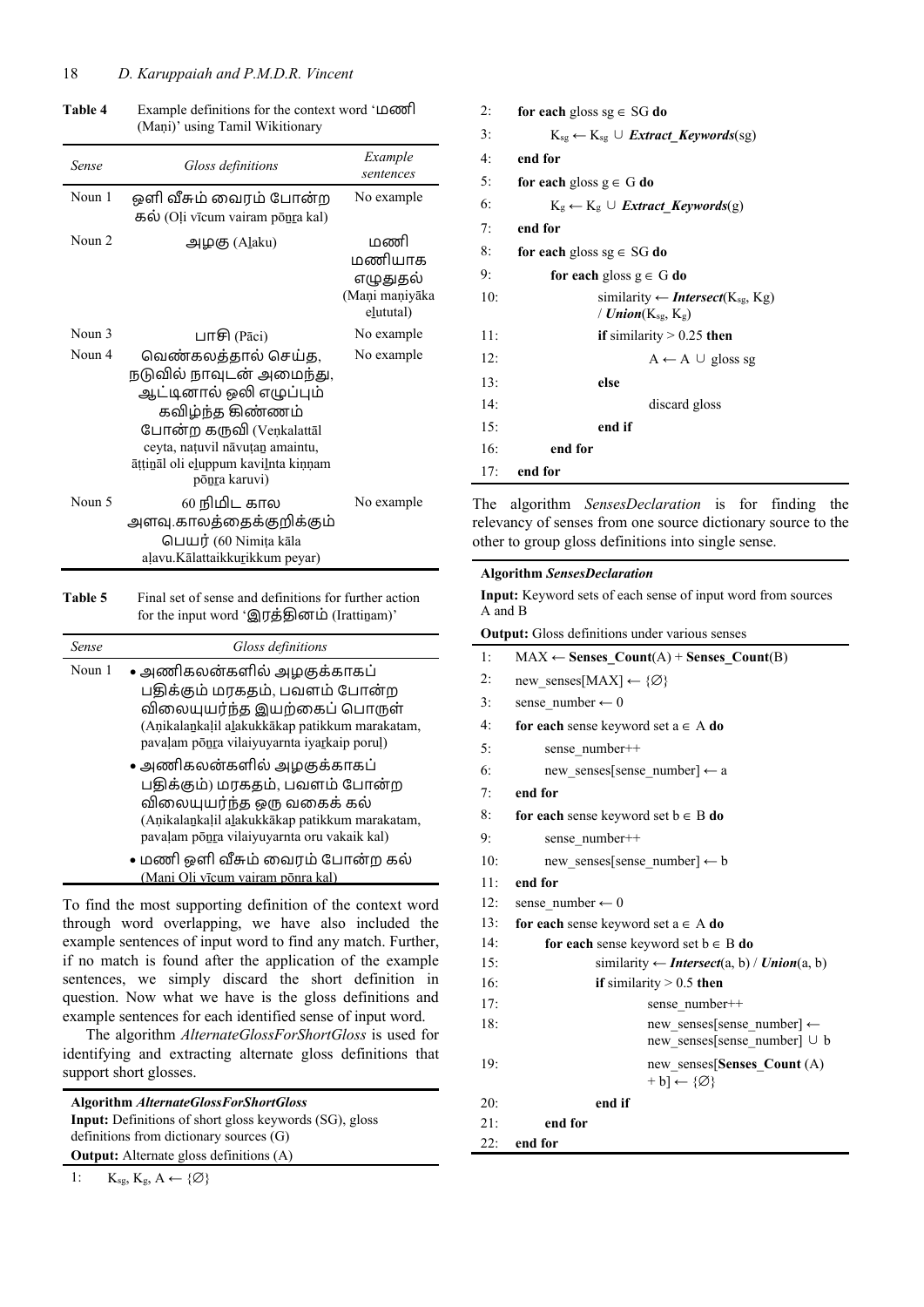| Miller and Charles noun<br>Noun pairs in Tamil<br>pairs |                |                                                  | Our<br>method                      | Adapted<br>Lesk  | Miller<br>Charles | RG   | Gloss<br>vector |       |
|---------------------------------------------------------|----------------|--------------------------------------------------|------------------------------------|------------------|-------------------|------|-----------------|-------|
| Gem                                                     | Jewel          | இரத்தினம் (Rattinam)                             | அணிகலன்/நகை<br>(Anikalan/Nakai)    | 0.25             | 816               | 3.84 | 3.91            | 1.000 |
| Journey                                                 | Voyage         | பயணம் (Payanam)                                  | கடற்பயணம்<br>(Katarpayanam)        | 0.25             | 41                | 3.84 | 3.58            | 0.204 |
| <b>Boy</b>                                              | Lad            | பையன்/சிறுவன்<br>(Paiyan/Ciruvan)                | இளைஞன் (Ilaiñan)                   | 0.33             | 50                | 3.76 | 3.82            | 0.736 |
| Coast                                                   | Shore          | கடற்கரை (Katarkarai)                             | கரை (Karai)                        | 0.02             | 51                | 3.70 | 3.60            | 0.643 |
| Magician                                                | Wizard         | மந்திரவாதி (Mantiravāti)                         | மாந்திரிகன் (Māntirikan)           | 0.70             | 145               | 3.50 | 3.21            | 1.000 |
| Midday                                                  | Noon           | நண்பகல் (Nanpakal)                               | மத்தியானம்<br>(Mattiyānam)         | 1.00             | 46                | 3.42 | 3.91            | 1.000 |
| Furnace                                                 | Stove          | உலை/உலைஅடுப்பு<br>(Ulai/Ulai'atuppu)             | அடுப்பு (Atuppu)                   | 0.65             | 52                | 3.11 | 3.11            | 0.576 |
| Food                                                    | Fruit          | உணவு (Unavu)                                     | பழம் (Palam)                       | 0.33             | 34                | 3.08 | 2.69            | 0.298 |
| <b>Bird</b>                                             | Cock           | பறவை (Paravai)                                   | சேவல் (Cēval)                      | 0.63             | 115               | 3.05 | 2.63            | 0.659 |
| <b>Bird</b>                                             | Crane          | பறவை (Paravai)                                   | நாரை (Nārai)                       | 0.67             | 18                | 2.97 | 2.63            | 0.358 |
| <b>Brother</b>                                          | Monk           | சகோதரன் (Cakōtaran)                              | துறவி (Turavi)                     | 0.23             | 147               | 2.82 | 2.74            | 0.429 |
| Lad                                                     | <b>Brother</b> | இளைஞன் (Ilaiñan)                                 | சகோதரன் (Cakōtaran)                | 0.07             | 10                | 1.66 | 2.41            | 0.424 |
| Journey                                                 | Car            | பயணம் (Payanam)                                  | ஊர்தி (Ūrti)                       | 0.21             | 19                | 1.16 | 1.55            | 0.327 |
| Monk                                                    | Oracle         | துறவி/சன்னியாசி<br>(Turavi/Canniyāci)            | வாக்கு/அசரீரி<br>(Vākku/Acarīri)   | 0.22             | 4                 | 1.1  | 0.91            | 0.129 |
| Cemetery                                                | Woodland       | மயானம் (Mayānam)                                 | வனம்/காடு<br>(Vanam/Kāțu)          | 0.05             | 7                 | 0.95 | 1.18            | 0.077 |
| Food                                                    | Rooster        | உணவு (Unavu)                                     | சேவல் (Cēval)                      | 0.05             | 8                 | 0.89 | 1.09            | 0.115 |
| Coast                                                   | Hill           | கடற்கரை/கரை<br>(Katarkarai/Karai)                | குன்று/மலை<br>(Kunru/Malai)        | 0.1              | 11                | 0.87 | 1.26            | 0.233 |
| Forest                                                  | Graveyard      | காடு (Kāṭu)                                      | இடுகாடு (Itukātu)                  | 0.04             | 7                 | 0.84 | 1.00            | 0.089 |
| Shore                                                   | woodland       | கரை (Karai)                                      | வனம்/காடு<br>(Vanam/Kāțu)          | 0.14             | 4                 | 0.63 | 0.90            | 0.103 |
| Monk                                                    | Slave          | துறவி (Turavi)                                   | அடிமை (Atimai)                     | 0.12             | 13                | 0.55 | 0.57            | 0.249 |
| Coast                                                   | Forest         | கடற்கரை/கரை<br>(Katarkarai/Karai)                | காடு (Kāṭu)                        | 0.11             | 10                | 0.42 | 0.85            | 0.163 |
| Lad                                                     | Wizard         | இளைஞன் (Ilaiñan)                                 | மாந்திரிகன் (Māntirikan)           | 0.03             | 2                 | 0.42 | 0.99            | 0.042 |
| Chord                                                   | Smile          | $I\!$ Гобот (Nan)                                | புன்னகை (Punnakai)                 | $\boldsymbol{0}$ | 1                 | 0.13 | 0.02            | 0.063 |
| Glass                                                   | Magician       | கண்ணாடி (Kannāti)                                | மந்திரவாதி (Mantiravāti)           | 0.01             | 3                 | 0.11 | 0.44            | 0.068 |
| Rooster                                                 | Voyage         | சேவல் (Cēval)                                    | கடற்பயணம்<br>(Katarpayanam)        | $\boldsymbol{0}$ | $\mathbf{1}$      | 0.08 | 0.04            | 0.026 |
| Noon                                                    | String         | நண்பகல் (Nanpakal)                               | சரம் (Caram)                       | $\boldsymbol{0}$ | 2                 | 0.08 | 0.04            | 0.000 |
| Car                                                     | Automobile     | சிற்றுந்து/கார்<br>(Cirruntu/Kār)                | மோட்டார்-வாகனம்<br>(Mōṭṭārvākanam) | $\mathbf{1}$     | 3576              | 3.92 | 3.92            | 1     |
| Crane                                                   | Implement      | பாரம்தாக்கும்இயந்திரம்<br>(Pāramtūkkumiyantiram) | கருவி (Karuvi)                     | 0.78             | 6                 | 1.68 | 2.37            | 0.162 |

| Table 6 |  |  |  | Similarity scores calculated using different approaches on Miller Charles noun pair dataset |  |
|---------|--|--|--|---------------------------------------------------------------------------------------------|--|
|---------|--|--|--|---------------------------------------------------------------------------------------------|--|

# *3.2 Extract key terms*

The sentences including definitions and examples that are extracted from different resources are now parsed to identify and extract key terms. The extracted sentences were parsed using a shallow parser for Tamil which was developed by the Language Technologies Research Center, IIIT Hyderabad. This parser works at various levels including morphological analysis, tagging and chunking to produce the final parsed text content. This proposal is towards finding similarity between noun words and hence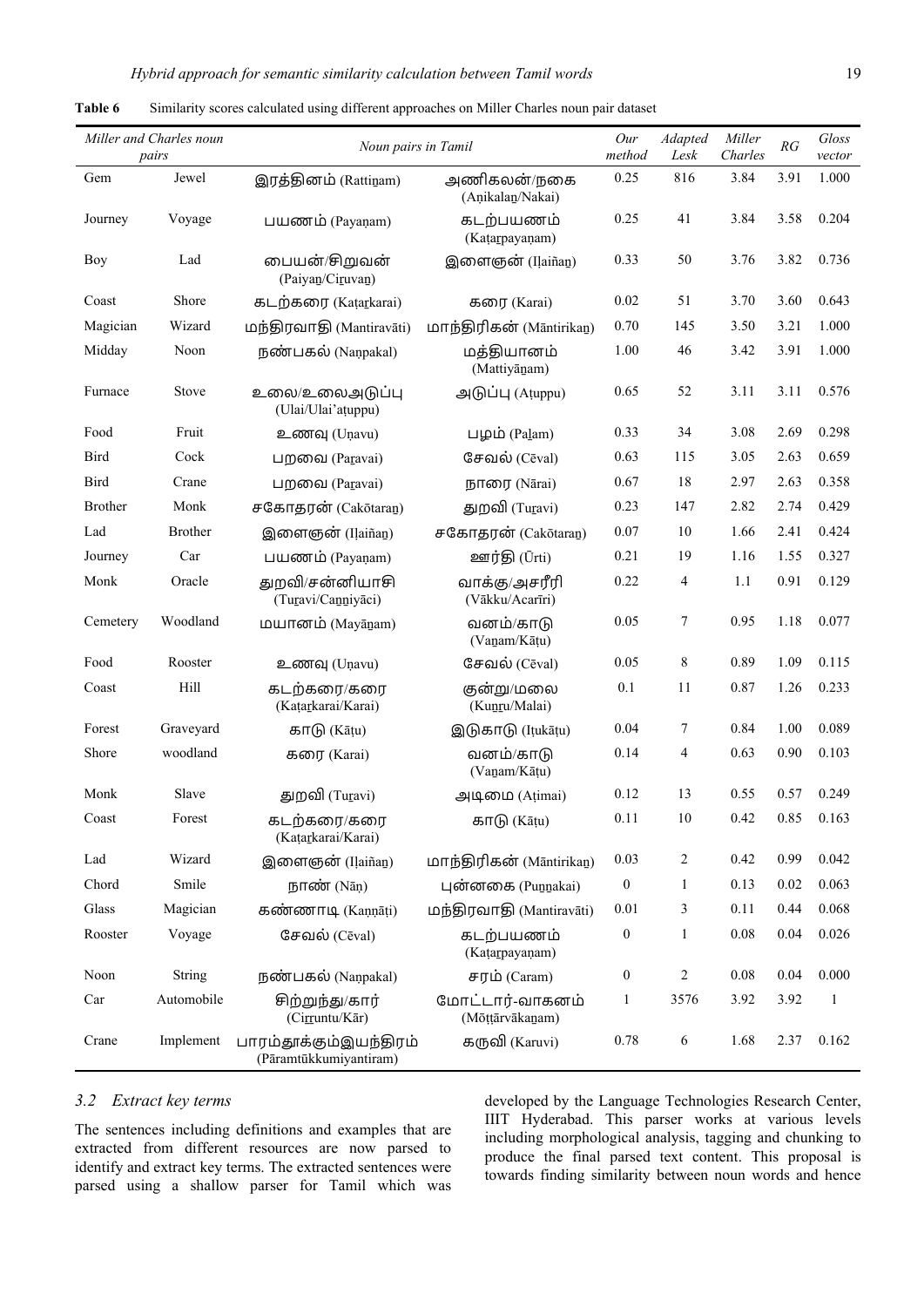we are interested and have extracted only the noun and verb key terms that are used in defining the given word from the definitions. The extracted key terms are collected in a bag that represents one input word. Let us take the gloss definition 'பொதுவாக ஆண் பறவை; குறிப்பாகக் கோழிகளில் ஆண் இனம்' (Potuvāka āṇ paṟavai; kuṟippākak kōḻikaḷil āṇ iṉam) for the input word 'ேசவல் (Cēval)'. We get the following keywords post parsing of this statement; "ஆண் (Ān)", "பறவை (Paravai)", "கோழி (Kōli)", and "இனம் (Inam)". It can be observed from the above list that the collected keywords are the root words of the keywords present in the gloss definition. The keywords present in the sentence may not be used as they are while finding similarity due to the inflected nature of Tamil words. The keywords that are collected in this way are put in separate bags for every sense of each input word.

## *3.3 Similarity calculation*

The similarity between both the input Tamil words is found using the Jaccard similarity coefficient. The word overlapping between each individual sense of both input words are found and the Jaccard similarity is calculated. The Jaccard measure is used to find how similar two sets (bag of words) are. The measure is defined as the total number of common elements between two sets divided by the total number of elements present in two sets.

$$
Jaccard (W_1, W_2) = \frac{|W_1 \cap W_2|}{|W_1 \cup W_2|}
$$

Here,  $W_1$  and  $W_2$  represent the bag of words for both input words respectively. The highest similarity value between any two senses of two different input words are considered as the similarity score between those words.

The proposed calculation involves the following weighting methods to boost up and normalise the similarity score.

- Scheme 1: if one input word is present as the synonym of the other input word, the weight *w* will be 1
- Scheme 2: if one input word is the hypernym, or hyponym of the other input word (applicable only for the resource Indo WordNet), the weight *w* will be 1
- *Scheme 3:* if one input word is present in the gloss of the other input word, the weight *w* will be 0.5.

According to the schemes listed above, the final similarity value will be calculated through normalisation as follows:

$$
Sim(W_1, W_2) = \frac{Jaccard(W_1, W_2) + w}{Number\_of\_presence + 1}
$$

In the above equation, the *Number\_of\_presence* is the presence of input word according to various schemes listed above. For example, if the input word is present according to scheme 1 and scheme 2, then the *number\_of\_presence* will be 3. The calculated similarity score for Miller Charles dataset are shown in Table 6.

## **4 Experimental evaluations**

### *4.1 Datasets*

For Tamil, the similarities between words have not been tried before. Hence, we do not have a dataset for finding semantic relatedness in Tamil. Miller and Charles (1991) and Rubenstein and Goodenough (1965) are the two of the gold standard datasets for finding semantic relatedness between English words. These two datasets share the similarity values between words that are evaluated by human evaluators. We have translated the words from these datasets to our requirement. The direct translation were not working for all the words due to one or more of the following reasons:

- a direct translation of the input word from these datasets to Tamil is not available
- b some translation resulted in few words or sentence
- c in few cases both the input words translated to same word.

Hence, we have used native Tamil speakers to conclude the correct translation of these words. The native speakers are suggested for this kind of translation in literature (Akhtar et al., 2017; Camacho-Collados et al., 2015; Dai and Huang, 2011; Freitas et al., 2016). This resulted in removal of few words. The datasets are described in Table 6.

The results produced by the proposed approach is compared with the human evaluated datasets including Miller and Charles and Rubenstein Goodenough and with the other well known gloss-based similarity measures including adapted Lesk and gloss vector are furnished in Table 7.

The graphs shown in Figure 2 give the comparison of our method with other known methods.

Table 7 Pearson correlation coefficient for various similarity approaches

| Methods             | Type                                    | Miller | Rubenstein<br>Charles Goodenough |
|---------------------|-----------------------------------------|--------|----------------------------------|
| Proposed            | Overlapping of<br>dictionary glosses    | 0.6568 | 0.7783                           |
| Gloss vector        | Cosine angle between<br>WordNet glosses | 0.8712 | 0.8611                           |
| <b>Adapted Lesk</b> | Gloss overlapping                       | 0.8432 | 0.8421                           |

## *4.2 Evaluation*

We do not have any dataset to test against Tamil words similarity. Hence, we used the results produced for English word datasets. To evaluate the performance of the proposed method, we have used the Pearson correlation coefficient to study the relationship among the proposed result against the human evaluated scores as per Miller Charles and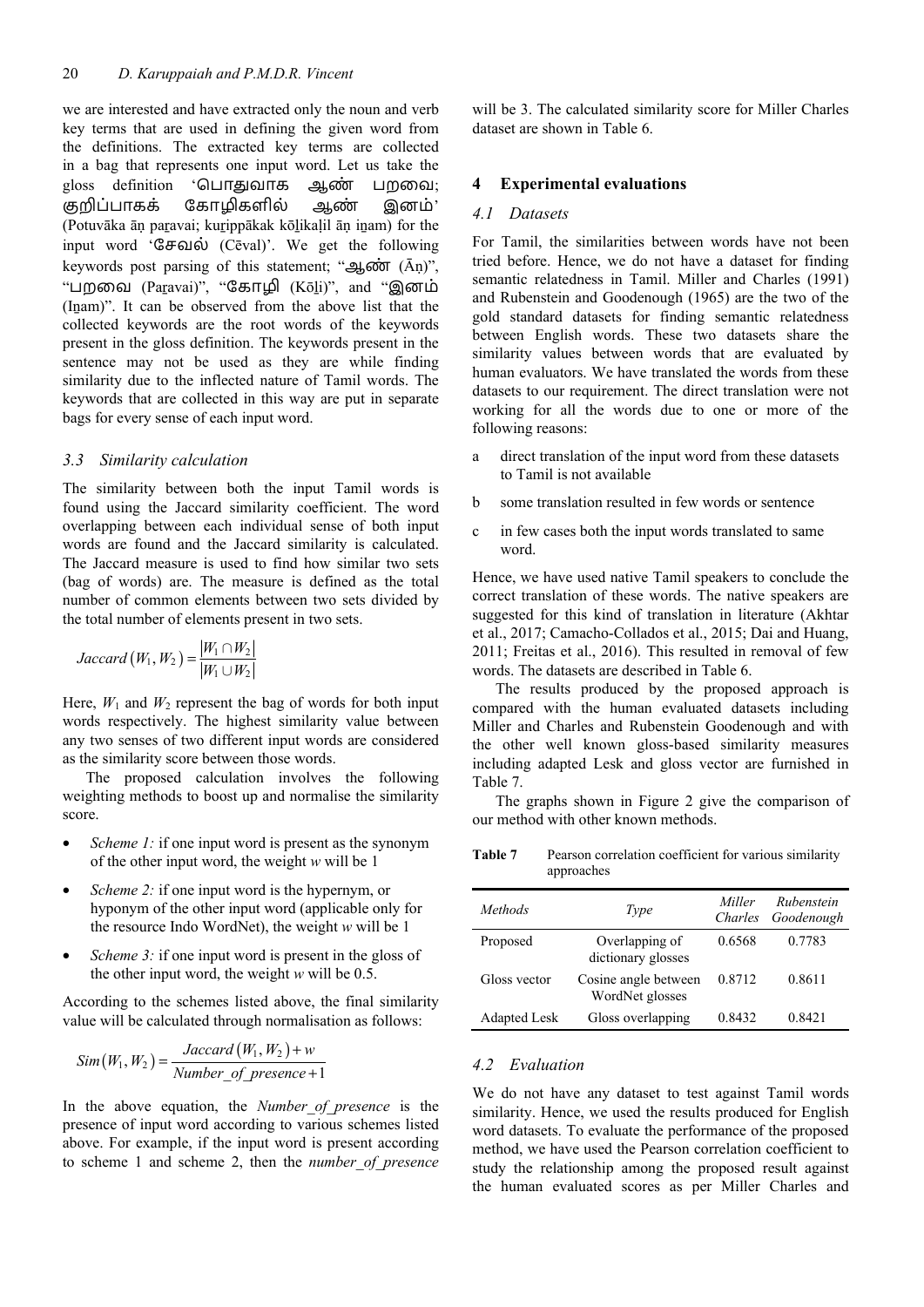Rubenstein Goodenough. The Pearson coefficient (*r*) analyses the linear relationship between two input sets and is calculated as follows:

$$
r_{xy} = \frac{n\sum x_i y_i - \sum x_i \sum y_i}{\sqrt{n\sum x_i^2 - (\sum x_i)^2} \sqrt{n\sum y_i^2 - (\sum y_i)^2}}
$$

**Figure 2** Comparison of similarity scores of the proposed method against, (a) human judged scores of Miller Charles dataset (b) gloss vector scores of Miller Charles dataset (c) human judged scores of Rubenstein Goodenough dataset (d) gloss vector scores of Rubenstein Goodenough dataset













The Pearson's coefficient of various approaches for Miller Charles and Rubenstein Goodenough datasets along with the proposed one are listed in Table 7.

## **5 Conclusions**

The similarity between words would help in various NLP and artificial intelligence applications. In this work, an approach is proposed to measure the semantic similarity between Tamil words. This work has been taken due to the unavailability of such measures in Tamil language. The proposed approach is an unsupervised approach that exploits the existing dictionary sources for Tamil language as major data source. Major contribution for the approach is taken from Indo WordNet for Tamil, an ontology-based thesaurus for Tamil language. The approach exploits the word descriptions and example sentences from these resources in similarity calculation. The evaluation of the performance of our approach on Miller and Charles and Rubenstein and Goodenough datasets using Pearson correlation proved the ability of our approach in par with other similar approaches in English language. Though the proposed approach performed well in recognising the similarity between two words, the lack of definitions for few word senses degrades the overall performance. If we would construct a complete ontology for Tamil like WordNet for English, the proposed method can perform well.

### **References**

- Ajay, S.G., Srikanth, M., Kumar, M.A. and Soman, K.P. (2016) 'Word embedding models for finding semantic relationship between words in Tamil language', *Indian Journal of Science and Technology*, Vol. 9, No. 45, pp.1–5.
- Akhtar, S.S., Gupta, A., Vajpayee, A., Srivastava, A. and Shrivastava, M. (2017) 'Word similarity datasets for Indian languages: annotation and baseline systems', in *Proceedings of the 11th Linguistic Annotation Workshop*, April, pp.91–94.
- Akmal, S., Shih, L.H. and Batres, R. (2014) 'Ontology-based similarity for product information retrieval', *Computers in Industry*, Vol. 65, No. 1, pp.91–107.
- Alenazi, M., Reddy, D. and Niu, N. (2018) 'Assuring virtual PLC in the context of SysML models', in *International Conference on Software Reuse*, Springer, Cham, May, pp.121–136.
- Alkhatlan, A., Kalita, J. and Alhaddad, A. (2018) 'Word sense disambiguation for arabic exploiting Arabic WordNet and word embedding', *Procedia Computer Science*, Vol. 142, pp.50–60.
- Altınel, B. and Ganiz, M.C. (2018) 'Semantic text classification: a survey of past and recent advances', *Information Processing & Management*, Vol. 54, No. 6, pp.1129–1153.
- Azad, H.K. and Deepak, A. (2019) *A New Approach for Query Expansion Using Wikipedia and WordNet*, arXiv preprint arXiv: 1901.10197.
- Banerjee, S. and Pedersen, T. (2002) 'An adapted Lesk algorithm for word sense disambiguation using WordNet', in *International Conference on Intelligent Text Processing and Computational Linguistics*, Springer, Berlin, Heidelberg, February, pp.136–145.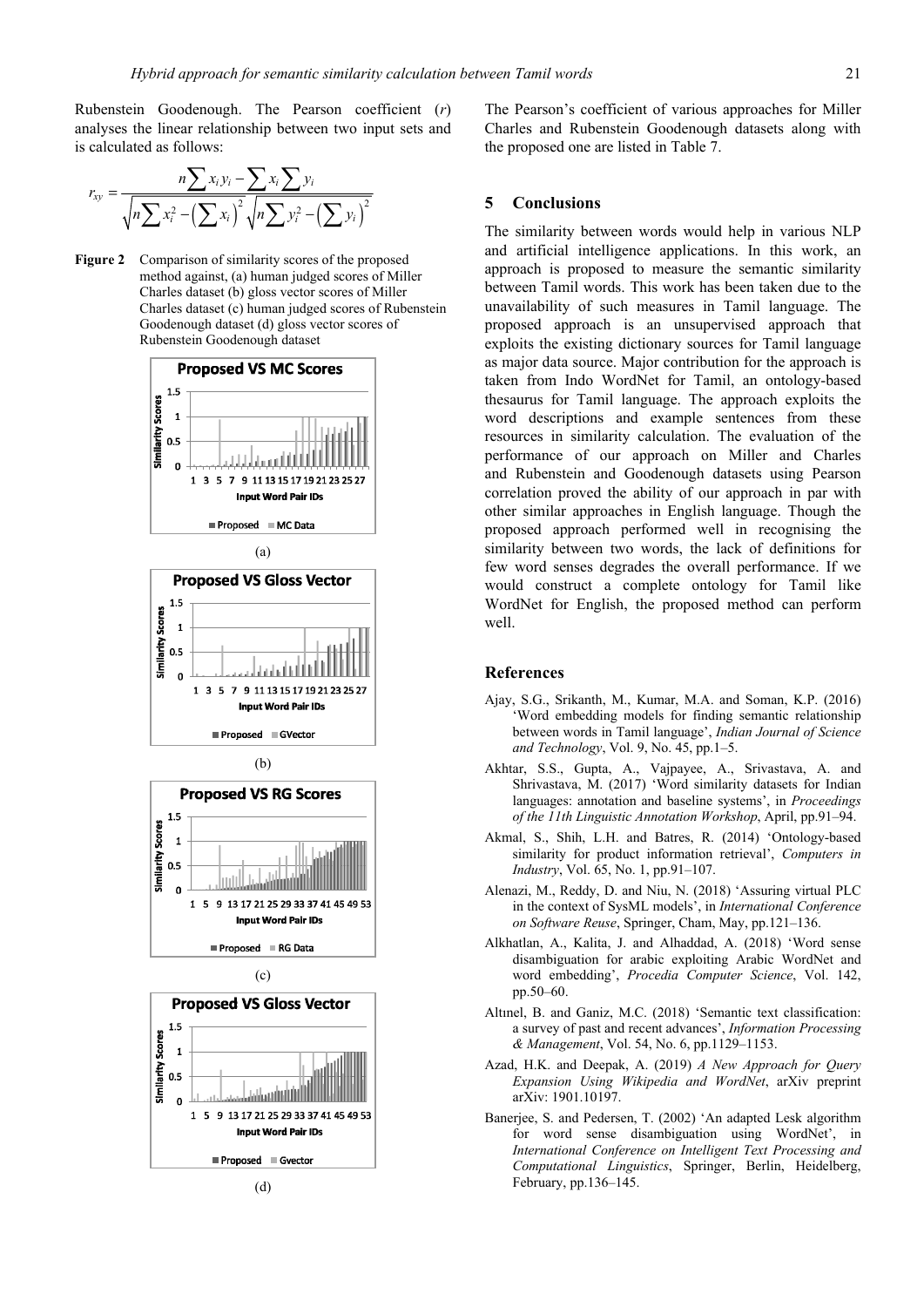- Bekkali, M. and Lachkar, A. (2018) 'Context-based Arabic word sense disambiguation using short text similarity measure', in *Proceedings of the 12th International Conference on Intelligent Systems: Theories and Applications*, ACM, October, pp.1–6.
- Bhattacharyya, P. (2010) 'Indowordnet', *Lexical Resources Engineering Conference 2010 (LREC 2010)*, Malta, May, pp.3785–3792.
- Black, W., Elkateb, S., Rodriguez, H., Alkhalifa, M., Vossen, P., Pease, A. and Fellbaum, C. (2006) 'The Arabic WordNet project', in *Proceedings of LREC 2006*, pp.29–34.
- Camacho-Collados, J., Pilehvar, M.T. and Navigli, R. (2015) 'A framework for the construction of monolingual and cross-lingual word similarity datasets', in *Proceedings of the 53rd Annual Meeting of the Association for Computational Linguistics and the 7th International Joint Conference on Natural Language Processing*, Vol. 2: Short Papers, pp.1–7.
- Dai, L. and Huang, H. (2011) 'An English-Chinese cross-lingual word semantic similarity measure exploring attributes and relations', in *Proceedings of the 25th Pacific Asia Conference on Language, Information and Computation*, pp.467–476.
- Ehsan, N. and Shakery, A. (2016) 'Candidate document retrieval for cross-lingual plagiarism detection using two-level proximity information', *Information Processing & Management*, Vol. 52, No. 6, pp.1004–1017.
- Freitas, A., Barzegar, S., Sales, J.E., Handschuh, S. and Davis, B. (2016) 'Semantic relatedness for all (languages): a comparative analysis of multilingual semantic relatedness using machine translation', in *European Knowledge Acquisition Workshop*, Springer, Cham, November, pp.212–222.
- Gabsi, I., Kammoun, H. and Amous, I. (2017) 'MeSH-based disambiguation method using an intrinsic information content measure of semantic similarity', *Procedia Computer Science*, Vol. 112, pp.564–573.
- Gautam, C.B.S. and Sharma, D.K. (2016) 'Hindi word sense disambiguation using Lesk approach on bigram and trigram words', in *Proceedings of the International Conference on Advances in Information Communication Technology & Computing*, ACM, August, p.81.
- Hirst, G. and St-Onge, D. (1998) 'Lexical chains as representations of context for the detection and correction of malapropisms', *WordNet: An Electronic Lexical Database*, Vol. 305, pp.305–332.
- Huang, D., Pei, J., Zhang, C., Huang, K. and Ma, J. (2018) 'Incorporating prior knowledge into word embedding for Chinese word similarity measurement', *ACM Transactions on Asian and Low-Resource Language Information Processing (TALLIP)*, Vol. 17, No. 3, pp.1–21.
- Kanojia, D., Patel, K. and Bhattacharyya, P. (2018) 'Indian language WordNets and their linkages with Princeton WordNet', in *Proceedings of the Eleventh International Conference on Language Resources and Evaluation (LREC-2018)*, pp.4603–4606.
- Landauer, T.K. and Dumais, S.T. (1997) 'A solution to Plato's problem: the latent semantic analysis theory of acquisition, induction, and representation of knowledge', *Psychological Review*, Vol. 104, No. 2, pp.211–240.
- Leacock, C. and Chodorow, M. (1998) 'Combining local context and WordNet similarity for word sense identification', *WordNet: An Electronic Lexical Database*, Vol. 49, No. 2, pp.265–283.
- Lesk, M. (1986) 'Automatic sense disambiguation using machine readable dictionaries: how to tell a pine cone from an ice cream cone', in *Proceedings of the 5th Annual International Conference on Systems Documentation*, ACM, June, pp.24–26.
- Lindén, K. and Carlson, L. (2010) *FinnWordNet-WordNet på finska via översättning*, Vol. 17, pp.119–140, LexicoNordica.
- Mezzoudj, F. and Benyettou, A. (2018) 'An empirical study of statistical language models: n-gram language models vs. neural network language models', *International Journal of Innovative Computing and Applications*, Vol. 9, No. 4, pp.189–202.
- Mikolov, T., Sutskever, I., Chen, K., Corrado, G.S. and Dean, J. (2013) 'Distributed representations of words and phrases and their compositionality', in *Advances in Neural Information Processing Systems*, pp.3111–3119.
- Miller, G.A. (1995) 'WordNet: a lexical database for English', *Communications of the ACM*, Vol. 38, No. 11, pp.39–41.
- Miller, G.A. and Charles, W.G. (1991) 'Contextual correlates of semantic similarity', *Language and Cognitive Processes*, Vol. 6, No. 1, pp.1–28.
- Nasir, J.A., Varlamis, I. and Ishfaq, S. (2019) 'A knowledge-based semantic framework for query expansion', *Information Processing & Management*, Vol. 56, No. 5, pp.1605–1617.
- Patwardhan, S. and Pedersen, T. (2006) 'Using WordNet-based context vectors to estimate the semantic relatedness of concepts', in *Proceedings of the Workshop on Making Sense of Sense: Bringing Psycholinguistics and Computational Linguistics Together*.
- Pera, M.S. and Ng, Y.K. (2007) 'Using word similarity to eradicate junk emails', in *Proceedings of the Sixteenth ACM Conference on Information and Knowledge Management*, ACM, November, pp.943–946.
- Qu, R., Fang, Y., Bai, W. and Jiang, Y. (2018) 'Computing semantic similarity based on novel models of semantic representation using Wikipedia', *Information Processing & Management*, Vol. 54, No. 6, pp.1002–1021.
- Rubenstein, H. and Goodenough, J.B. (1965) 'Contextual correlates of synonymy', *Communications of the ACM*, Vol. 8, No. 10, pp.627–633.
- Sagot, B. and Fišer, D. (2008) 'Building a free French WordNet from multilingual resources', in *OntoLex*, May, pp.1–6.
- Shahjalal, M. and Aono, M. (2018) 'Semantic textual similarity in Bengali text', *2018 International Conference on Bangla Speech and Language Processing (ICBSLP)*, Sylhet, pp.1–5.
- Sindhu, L. and Idicula, S.M. (2017) 'Plagiarism detection in Malayalam language text using a composition of similarity measures', in *Proceedings of the 9th International Conference on Machine Learning and Computing*, ACM, February, pp.456–460.
- Singh, S., Singh, V.K. and Siddiqui, T.J. (2013) 'Hindi word sense disambiguation using semantic relatedness measure', in *International Workshop on Multi-disciplinary Trends in Artificial Intelligence*, Springer, Berlin, Heidelberg, December, pp.247–256.